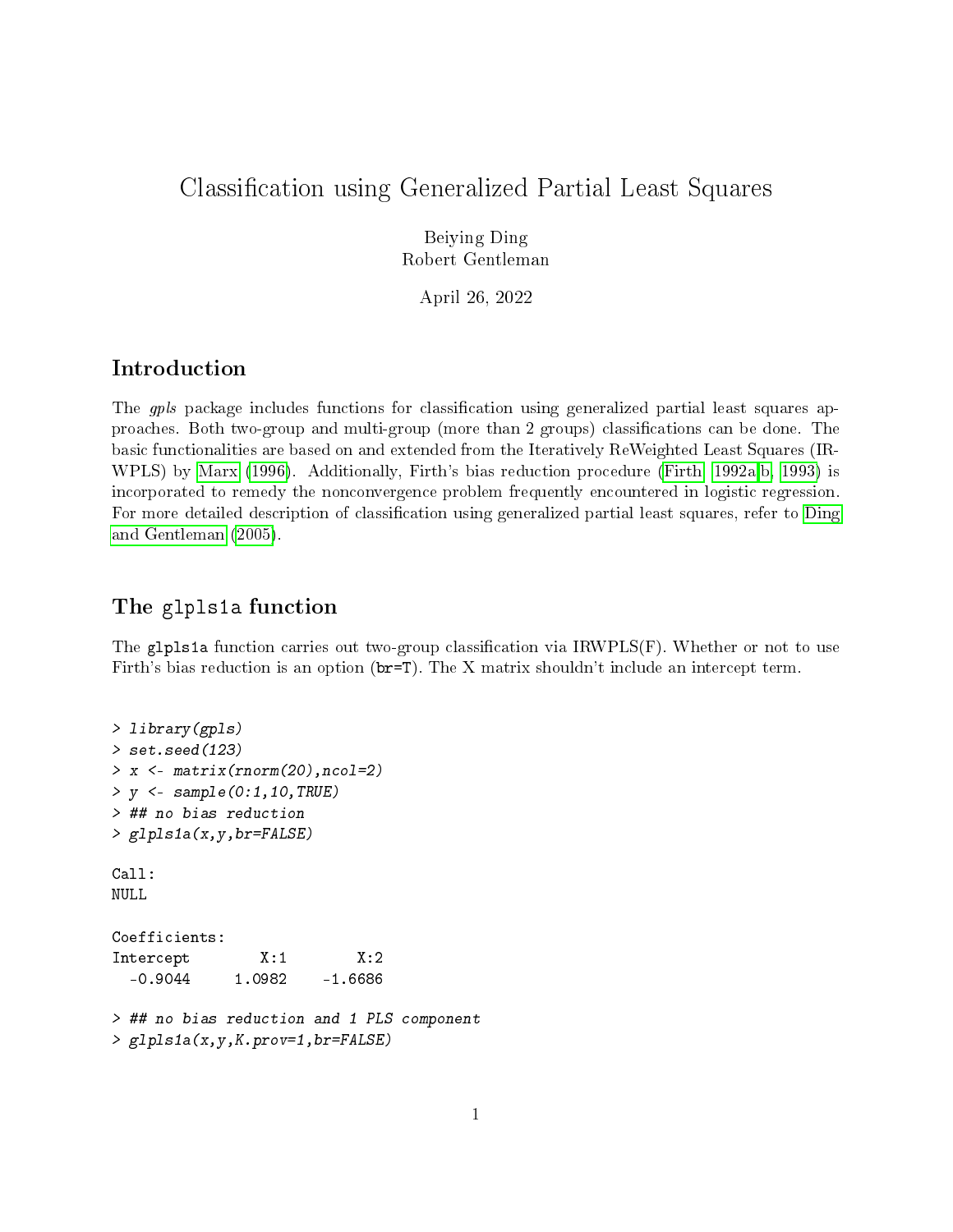```
Call:
NULL
Coefficients:
Intercept X:1 X:2-0.77789 0.09363 -1.07866
> ## bias reduction
> glpls1a(x,y,br=TRUE)
Call:
NULL
Coefficients:
Intercept X:1 X:2-0.6268 0.6495 -0.9867
>
```
K.prov specifies the number PLS components to use. Note that when K.prov is no specified, the number of PLS components are set to be the smaller of the row and column rank of the design matrix.

## The glpls1a.cv.error and glpls1a.train.test.error functions

The glpls1a.cv.error calculates leave-one-out classification error rate for two-group classification and glpls1a.train.test.error calculates test set error where the model is fit using the training set.

```
> ## training set
> x <- matrix(rnorm(20),ncol=2)
> y < - sample(0:1, 10, TRUE)> ## test set
> x1 <- matrix(rnorm(10),ncol=2)
> y1 \leq -sample(0:1,5,TRUE)> ## no bias reduction
> glpls1a.cv.error(x,y,br=FALSE)
$error
[1] 0.7
$error.obs
[1] 1 2 3 5 6 7 8
> glpls1a.train.test.error(x,y,x1,y1,br=FALSE)
```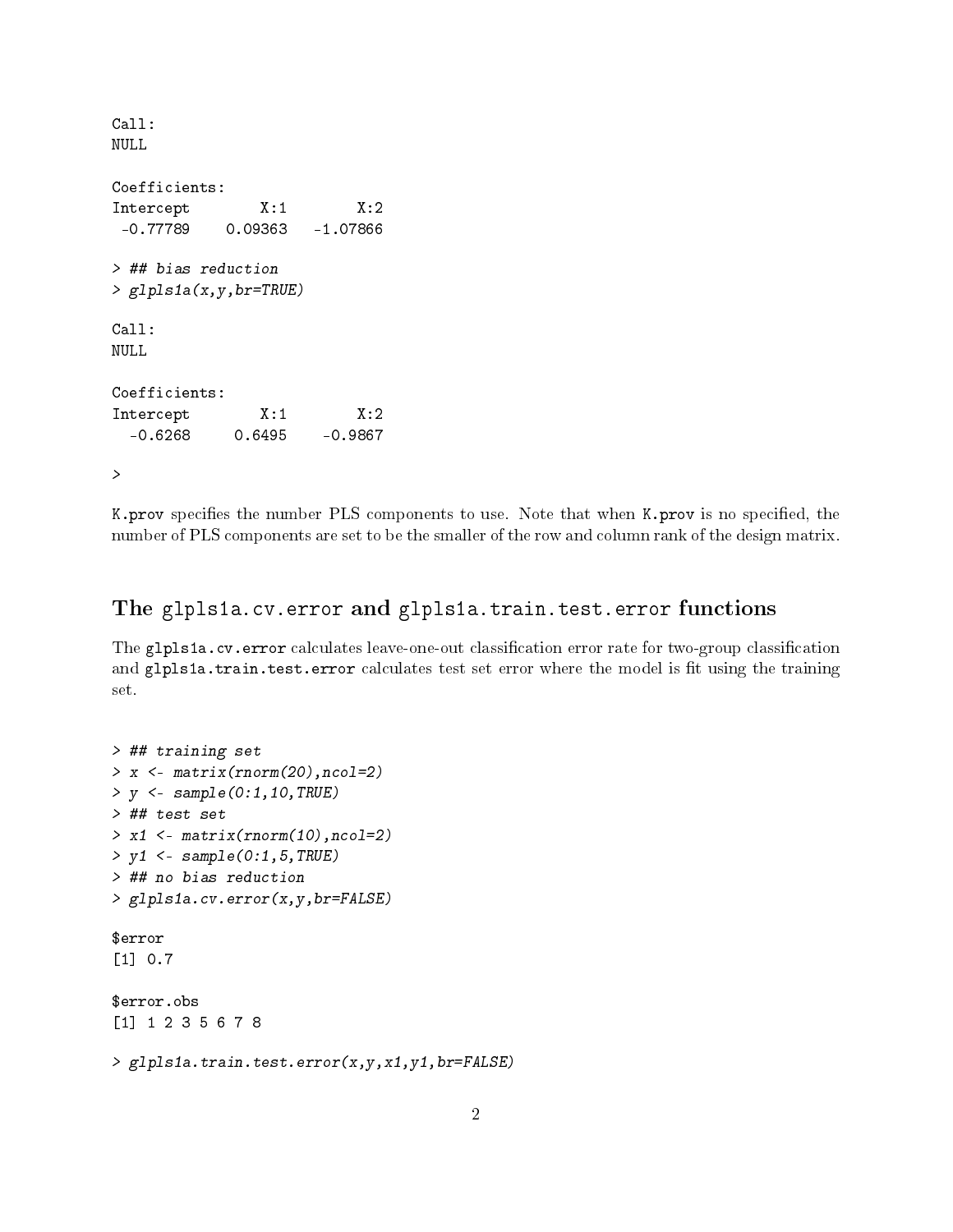```
$error
[1] 0.2
$error.obs
[1] 5
$predict.test
          [,1]
[1,] 0.2431497
[2,] 0.8080362
[3,] 0.4357456
[4,] 0.3711988
[5,] 0.5295066
> ## bias reduction and 1 PLS component
> glpls1a.cv.error(x,y,K.prov=1,br=TRUE)
$error
[1] 0.7
$error.obs
[1] 1 2 3 5 6 7 8
> glpls1a.train.test.error(x,y,x1,y1,K.prov=1,br=TRUE)
$error
[1] 0.2
$error.obs
[1] 5
$predict.test
          [,1]
[1,] 0.3353178
[2,] 0.7190907
[3,] 0.4693587
[4,] 0.4142425
[5,] 0.5301092
>
```
# The glpls1a.mlogit and glpls1a.logit.all functions

The glpls1a.mlogit carries out multi-group classification using  $MIRWPLS(F)$  where the baseline logit model is used as counterpart to glpls1a for two group case. glpls1a.logit.all carries out multi-group classification by separately fitting  $C$  two-group classification using glpls1a separately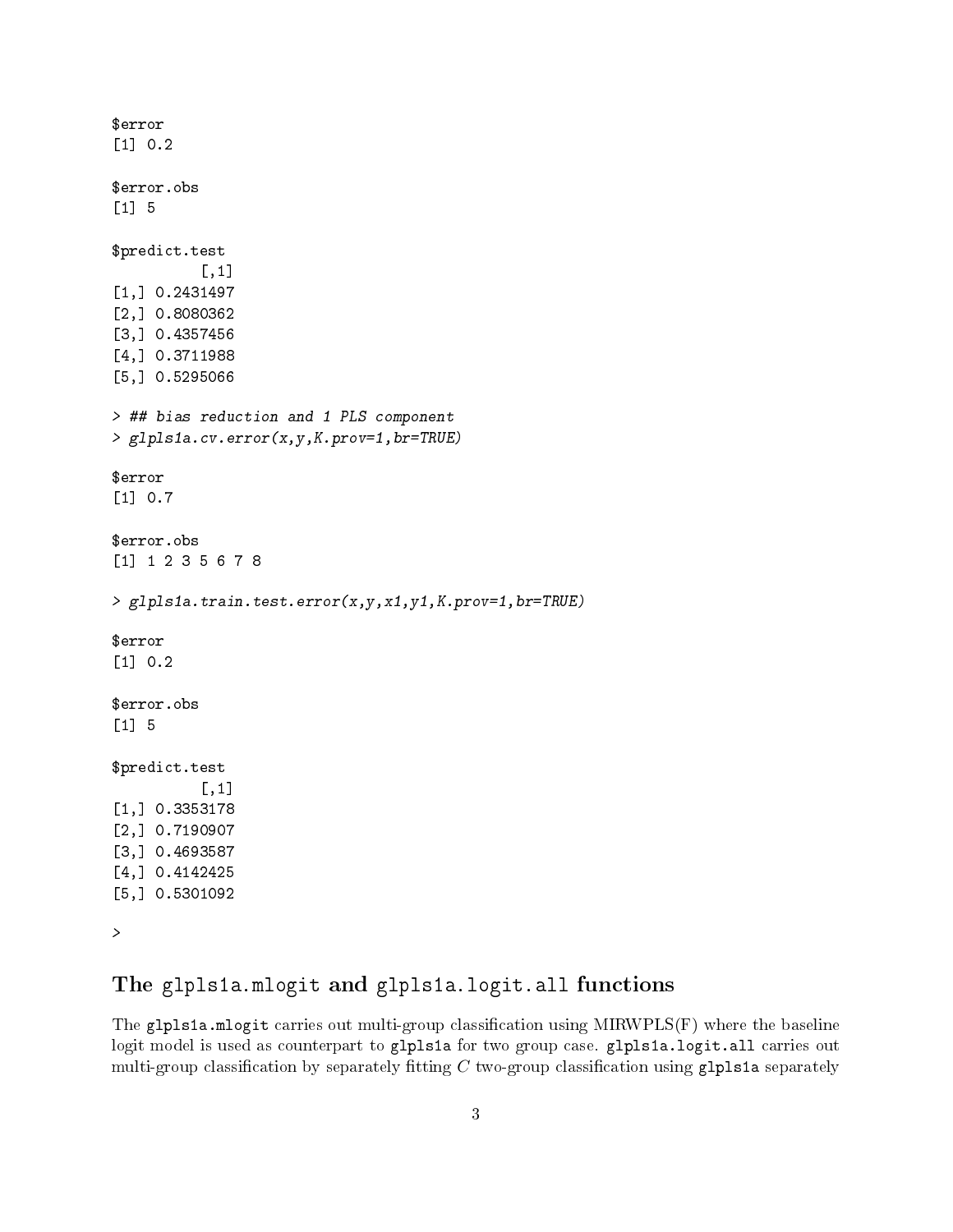for C group vs the same baseline class (i.e. altogether  $C + 1$  classes). This separate fitting of logit is known to be less efficient but has been used in practice due to its more straightforward implementation.

Note that when using glpls1a.mlogit, the X matrix needs to have a column of one, i.e. intercept term.

```
> x < - matrix(rnorm(20), ncol=2)
> y <- sample(1:3,10,TRUE)
> ## no bias reduction and 1 PLS component
> glpls1a.mlogit(cbind(rep(1,10),x),y,K.prov=1,br=FALSE)
$coefficients
            \lceil,1\rceil \lceil,2\rceil[1,] -0.03450095 0.2576449
[2,] -0.03297966 0.1870636
[3,] 0.44086104 -0.9616921
$convergence
[1] TRUE
$niter
[1] 17
$bias.reduction
[1] FALSE
> glpls1a.logit.all(x,y,K.prov=1,br=FALSE)
$coefficients
            \lceil, 1] \lceil, 2]
[1,] -0.01267859 -4.767809
[2,] 0.13961954 1.697853
[3,] 0.14704566 -8.006581
> ## bias reduction
> glpls1a.mlogit(cbind(rep(1,10),x),y,br=TRUE)
$coefficients
           [, 1] [, 2][1,] 0.01065592 -2.2708140
[2,] 0.04390806 0.5831067
[3,] 0.37683985 -3.4895221
$convergence
[1] TRUE
```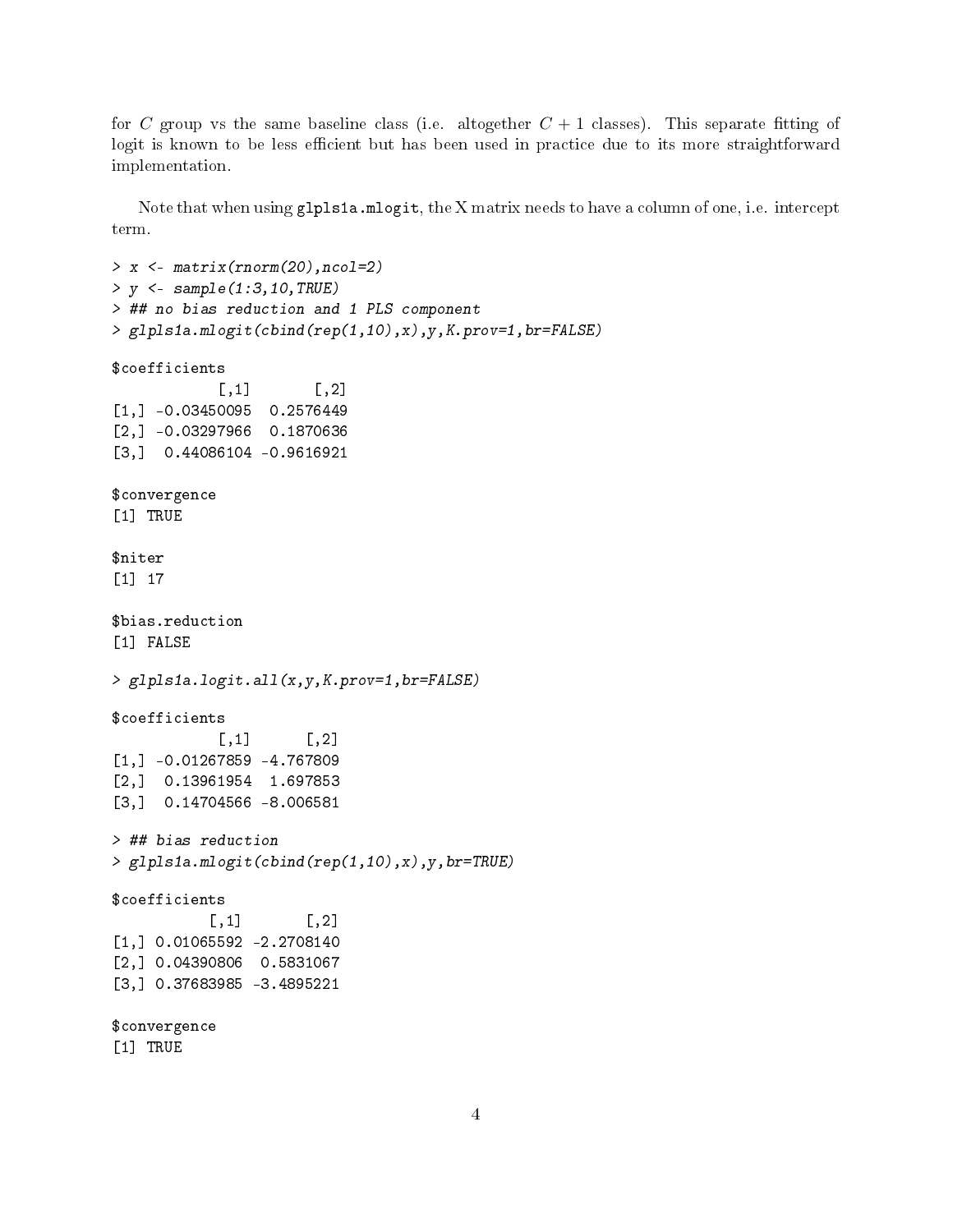```
$niter
[1] 20
$bias.reduction
[1] TRUE
> glpls1a.logit.all(x,y,br=TRUE)
$coefficients
           [,1] [,2][1,] 0.01342249 -2.3759506
[2,] 0.04436200 0.5837605
[3,] 0.17532346 -4.0094383
>
```
## The glpls1a.mlogit.cv.error function

The glpls1a.mlogit.cv.error calculates leave-one-out error for multi-group classification using (M)IRWPLS(F). When the mlogit option is set to be true, then glpls1a.mlogit is used, else glpls1a.logit.all is used for fitting.

```
> x <- matrix(rnorm(20),ncol=2)
> y <- sample(1:3,10,TRUE)
> ## no bias reduction
> glpls1a.mlogit.cv.error(x,y,br=FALSE)
$error
[1] 0.7
$error.obs
[1] 1 2 5 6 7 8 10
> glpls1a.mlogit.cv.error(x,y,mlogit=FALSE,br=FALSE)
$error
[1] 0.7
$error.obs
[1] 1 2 5 6 7 8 10
> ## bias reduction
> glpls1a.mlogit.cv.error(x,y,br=TRUE)
$error
[1] 0.7
```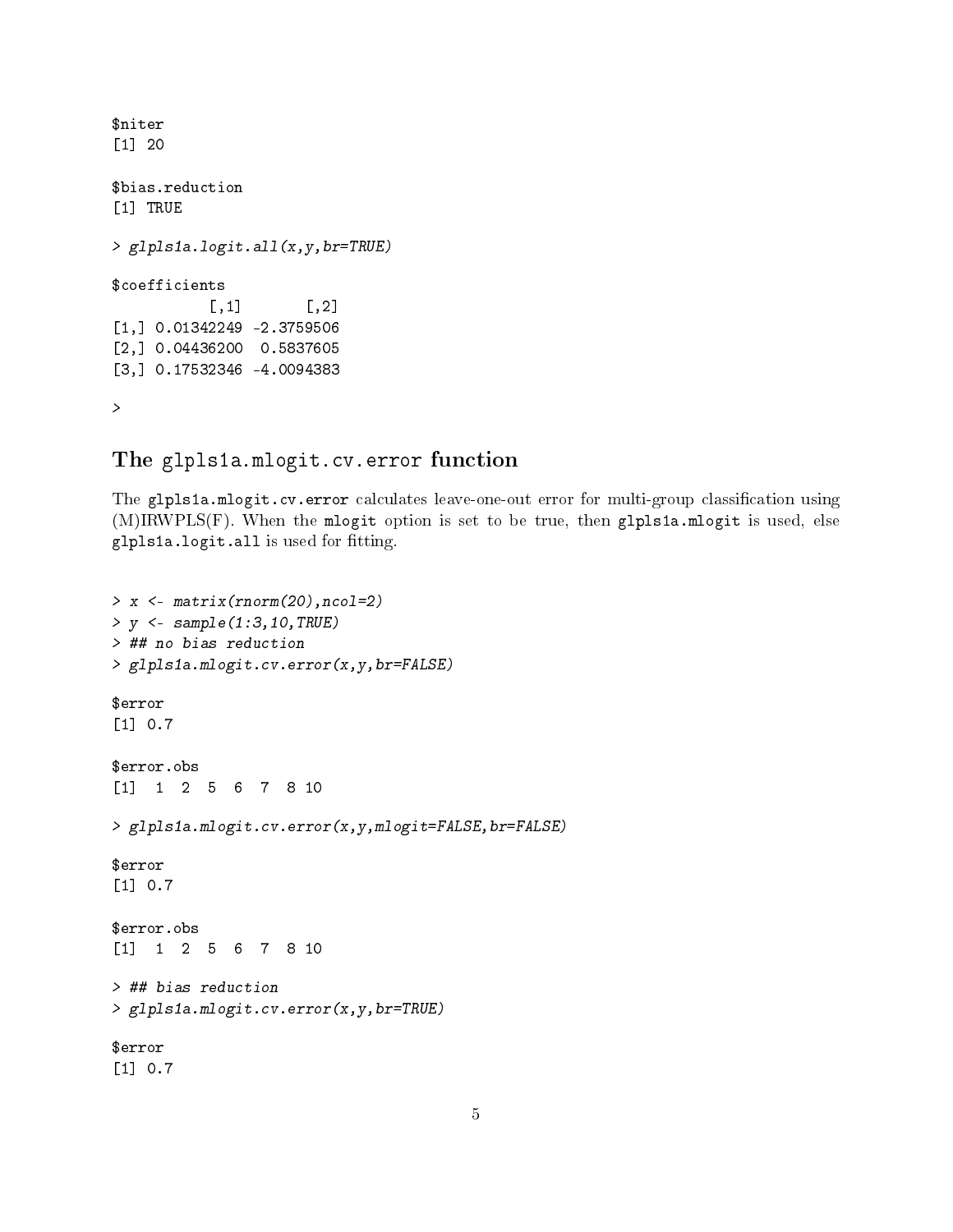```
$error.obs
[1] 1 2 5 6 7 8 10
> glpls1a.mlogit.cv.error(x,y,mlogit=FALSE,br=TRUE)
$error
[1] 0.7
$error.obs
[1] 1 2 5 6 7 8 10
>
```
#### 0.1 Fitting Models to data

Here we demonstrate the use of gpls on some standard machine learning examples. We first make use of the Pima Indian data from the MASS package.

```
> library(MASS)
> m1 = gpls(type~., Pima.tr)
> p1 = predict(m1, Pima.te[,-8])
> ##when we get to the multi-response problems
> data(iris3)
> Iris <- data.frame(rbind(iris3[,,1], iris3[,,2], iris3[,,3]),
+ Sp = rep(c("s","c","v"), rep(50,3)))
> train <- sample(1:150, 75)
> table(Iris$Sp[train])
 c s v
29 26 20
> ## your answer may differ
> ## c s v
> ## 22 23 30
> z \leftarrow \text{lda}(Sp \text{`` ., } Iris, prior = c(1,1,1)/3, subset = train)> predict(z, Iris[-train, ])$class
 [1] s s s s s s s s s s s s s s s s s s s s s s s s c c c c c c c c c c c c c c
[39] c c c c c c c v v v v v v v v v v v v v v v v c v c c v v v v v v v v v v
Levels: c s v
>
```
# References

<span id="page-5-0"></span>Beiying Ding and Robert Gentleman. Classification using generalized partial least squares. 2005.